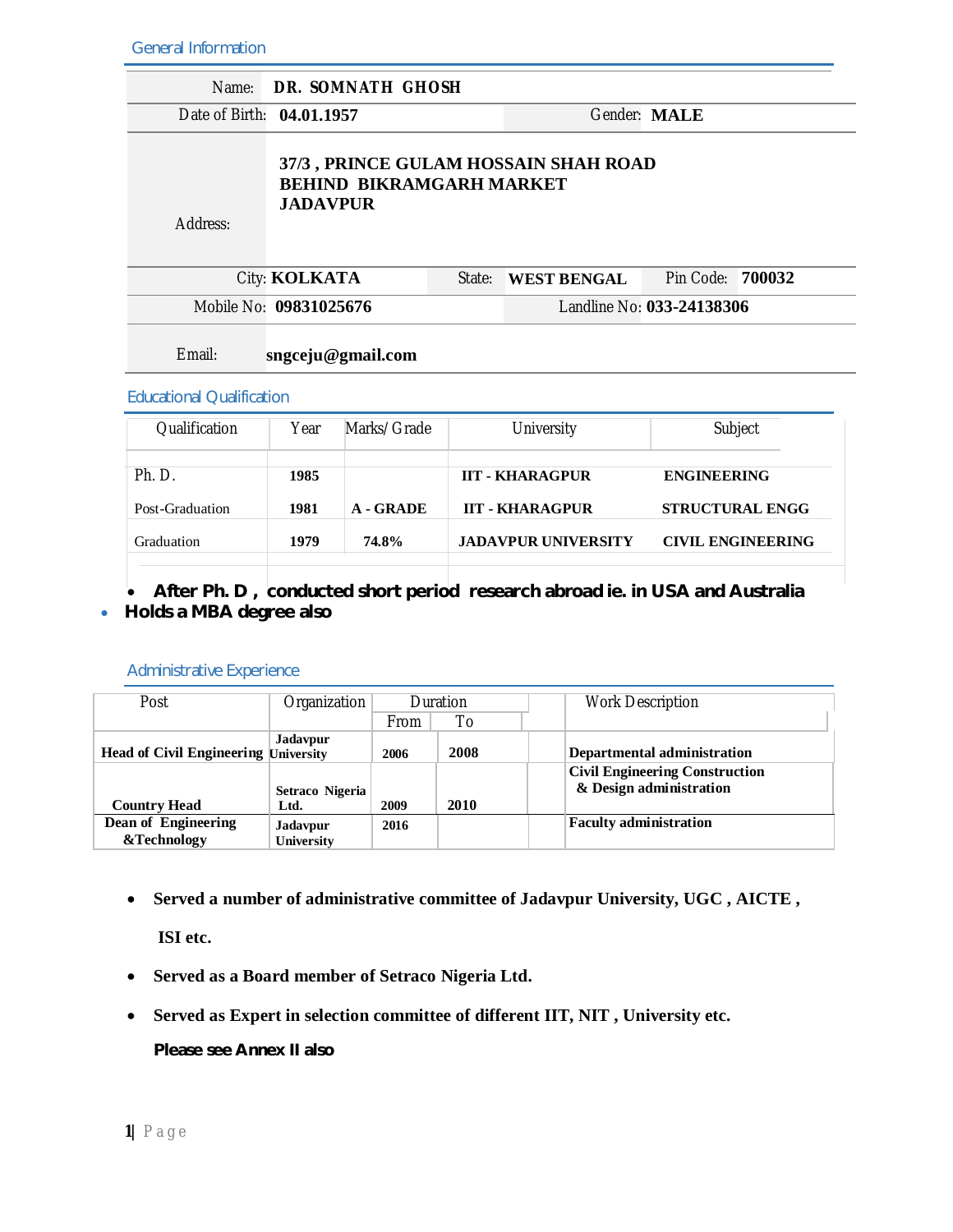| Post             | Organization               | Duration    |           | <b>Work Description</b>             |
|------------------|----------------------------|-------------|-----------|-------------------------------------|
|                  |                            | <b>From</b> | To        |                                     |
| Lecturer         | <b>Jadavpur University</b> | 1982        | 1989      | <b>Teaching &amp; Research</b>      |
| <b>Reader</b>    | <b>Jadavpur University</b> | 1989        | 1993      | <b>Teaching &amp; Research</b>      |
| <b>Professor</b> | <b>Jadavpur University</b> | 1993        | Till date | Teaching, Research & Administration |
|                  |                            |             |           |                                     |
|                  |                            |             |           |                                     |

#### International Academic Exposure -

**Please see Annex** I

Significant Contributions to academics Including Research Projects executed

**Please see Annex II**

Details of Memberships of Academic Societies

**Please see Annex III**

Other information

#### **Please see Annex IV – Consultancy & Industrial experience**

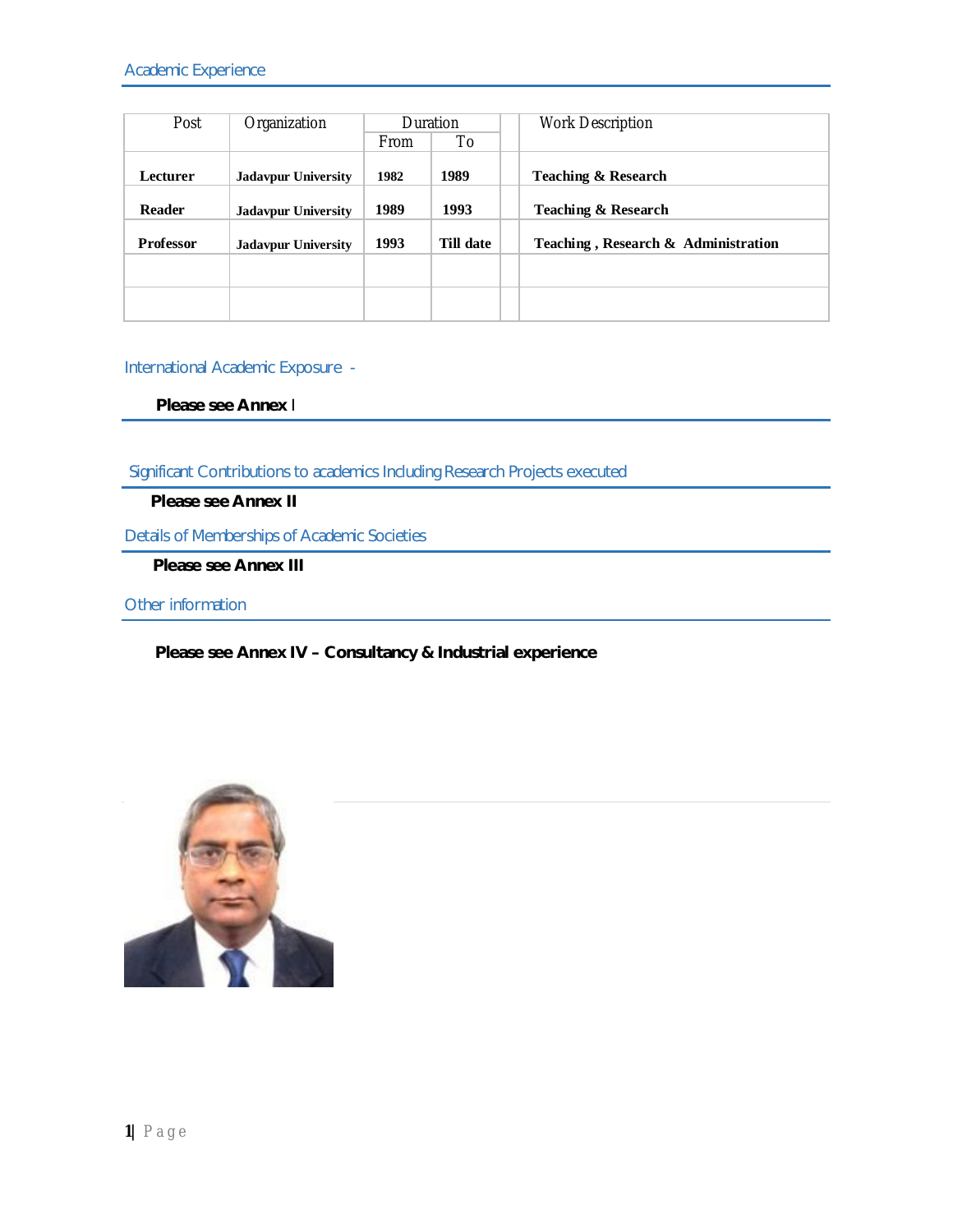## **Annex I**

## **International visits**

| Country    | University/Orgnisation      | Year | <b>Purpose</b>           |
|------------|-----------------------------|------|--------------------------|
| Nigeria    |                             |      |                          |
|            | Techgrade Consulting        | 2014 | Invited lecture series   |
| Nigeria    |                             |      | To serve a MNC on        |
|            | Setraco Nigeria Ltd.        | 2009 | contract                 |
| Australia  | Monash University-Melbourne | 2007 | Research                 |
|            |                             |      |                          |
| <b>USA</b> | North Western University-   | 2006 | Research                 |
|            | Chicago- ACBM centre        |      |                          |
| <b>USA</b> | Rutgers University - New    | 2005 | Research                 |
|            | Jersey                      |      |                          |
| <b>UK</b>  | University of Dundee        | 2003 | Research and to          |
|            |                             |      | present papers in        |
|            |                             |      | International conference |
|            |                             |      |                          |
| <b>UK</b>  | University of Glasgow       | 2003 | Invited lecture          |
| <b>UK</b>  | University of Sheffield     | 1992 | To present papers        |
|            |                             |      | in International         |
|            |                             |      | conferences              |
|            |                             |      |                          |
| Thailand   | AIT, Bangkok                | 1989 | Invited lecture          |
|            | University of Malaysia,     | 1989 | Invited lecture          |
| Malayasia  |                             |      |                          |
|            | Kualalumpur                 |      |                          |
| Malayasia  | University Malaya,          | 1989 | Invited lecture          |
|            | Kualalumpur                 |      |                          |
|            |                             |      |                          |
| Malayasia  | CI Premier                  | 1989 | To present papers        |
|            |                             |      | in International         |
|            |                             |      | conferences              |
|            |                             |      |                          |
| Singapore  | CI Premier                  | 1989 | To present papers        |
|            |                             |      | in International         |
|            |                             |      | conferences              |
|            |                             |      |                          |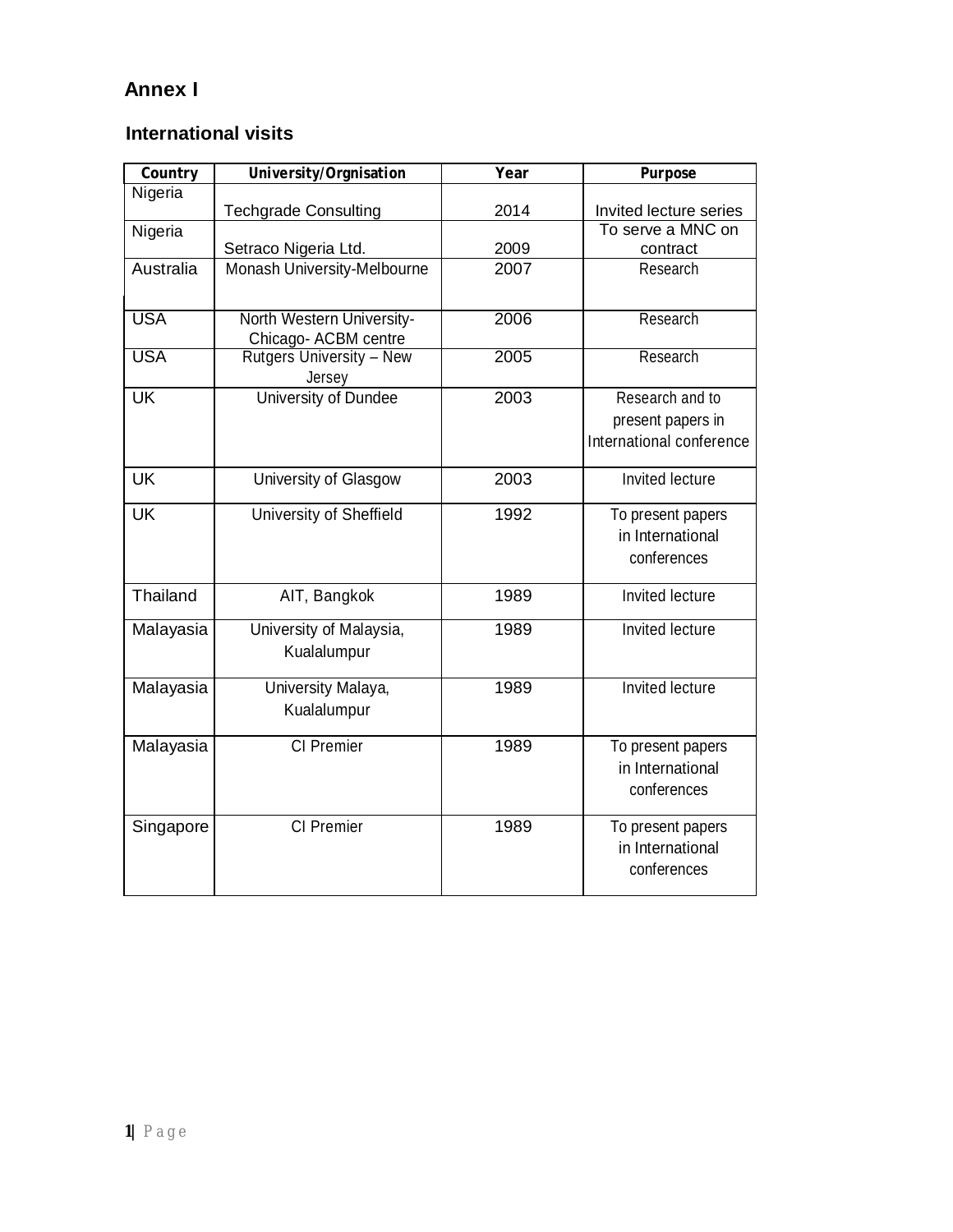### **Annex II**

## **Contribution to Academics & Administration**

**34+ years Teaching/Research/Administration**

**Served as Head of the Civil Engineering Department , Jadavpur University** 

 **Publications ( Brief list of publications enclosed)** 

 **Research Publication – 90 +**

**Book Publication - 6**

 **Ph.D thesis examiner for Monash University, Australia** 

 **Ph.D and M.Tech thesis examiner for IIT /NIT/ BESU( now IIEST) /University within India** 

 **Invited lecture given in IIT/NIT/University** 

 **Invited lecture given in the Training programme organized by the corporate houses** 

 **Organised a number of Workshop/Seminars / Industrial fair for the University** 

 **Chaired a number of technical sessions in seminars within and outside university** 

 **Presented a number of papers in seminars / conferences** 

 **Participated in panel discussion as one of the panel speakers** 

 **Written articles in news paper** 

 **Participated in TV programme and Radio** 

 **Participated in Radio programme in Australia**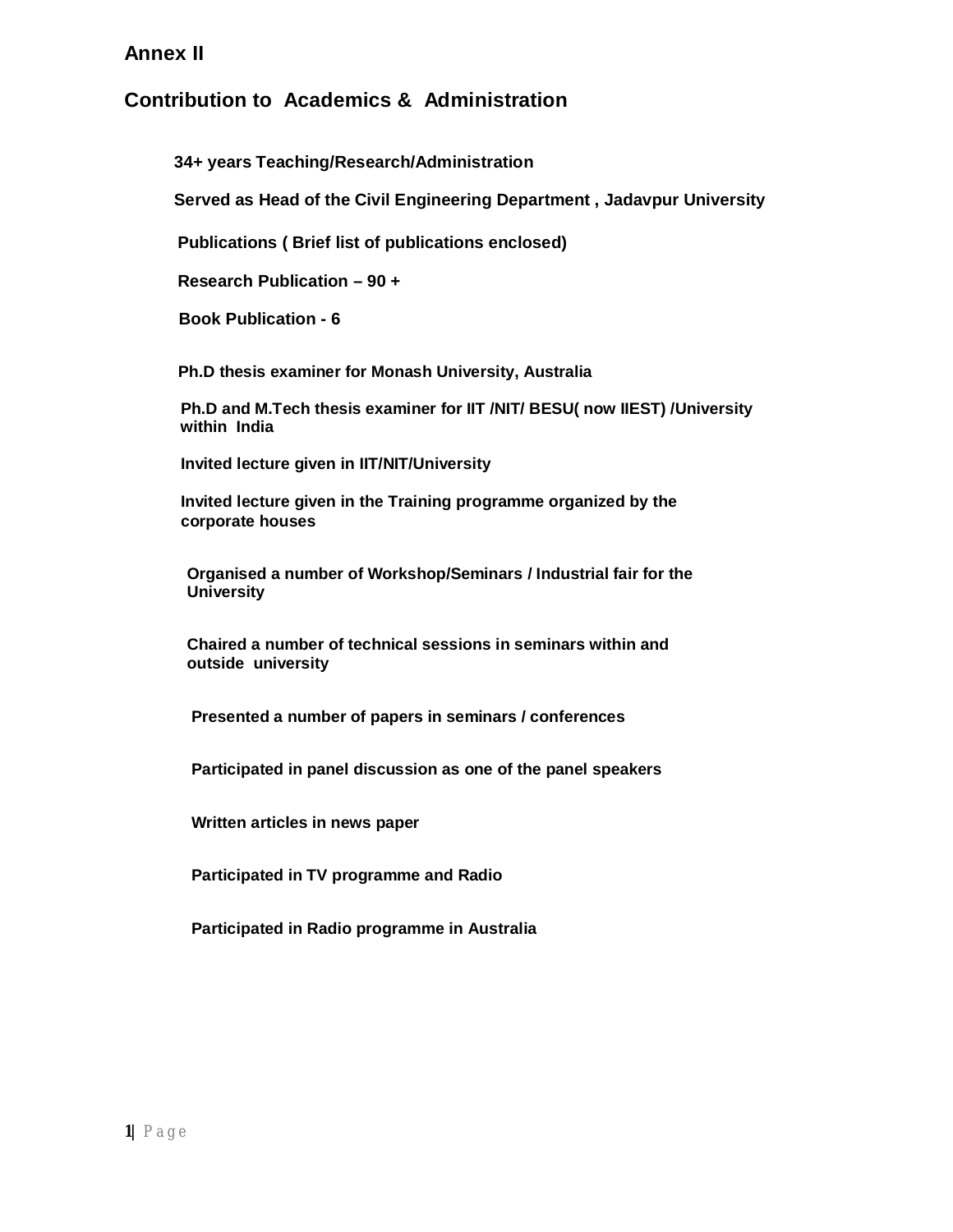**Ph.D Thesis supervised** 

**Completed: 10 In Progress: 02**

**M.Tech Thesis supervised** 

**Completed: 40+ In Progress: 01**

**Administrative Experience (Academic and Research Administration & Expert Committee member )** 

**a) International Level:** 

- **Worked as a Country Head of a division for a MNC ( SETRACO NIGERIA LTD. ABUJA, NIGERIA** ) **– served as a board member - on lien**
- **Served as a member of Ph.D committee in Monash University, Melbourne, Australia**
	- **b) National Level**
- **\* Served as Standing Committee member of AICTE**
- **Expert member in the selection committee of faculty recruitment for IIT Kanpur, IIT Roorkee, Bengal Engineering and Science University ( now IIEST ) , NIT, Engineering colleges etc.**
- **Chancellor's nominee in the selection committee of faculty recruitment in Orissa state**
- **Expert member in the selection committee of SRF, JRF for CSIR , New Delhi**
- **Expert member in the Promotion committee of scientists for CSIR , New Delhi**
- **Expert member of Visiting committee of NBA, AICTE, UGC etc.**
- **Expert member in the selection committee of UPSC for Engineer recruitment**
- **Member of IS code committee**
- **b) State Level**
- **Expert member of Visiting committee of WBUT ( State University)**
- **Expert member of special Administrative committee of WBUT( State University)**
- **Expert member in the selection committee of PSC for Engineer recruitment**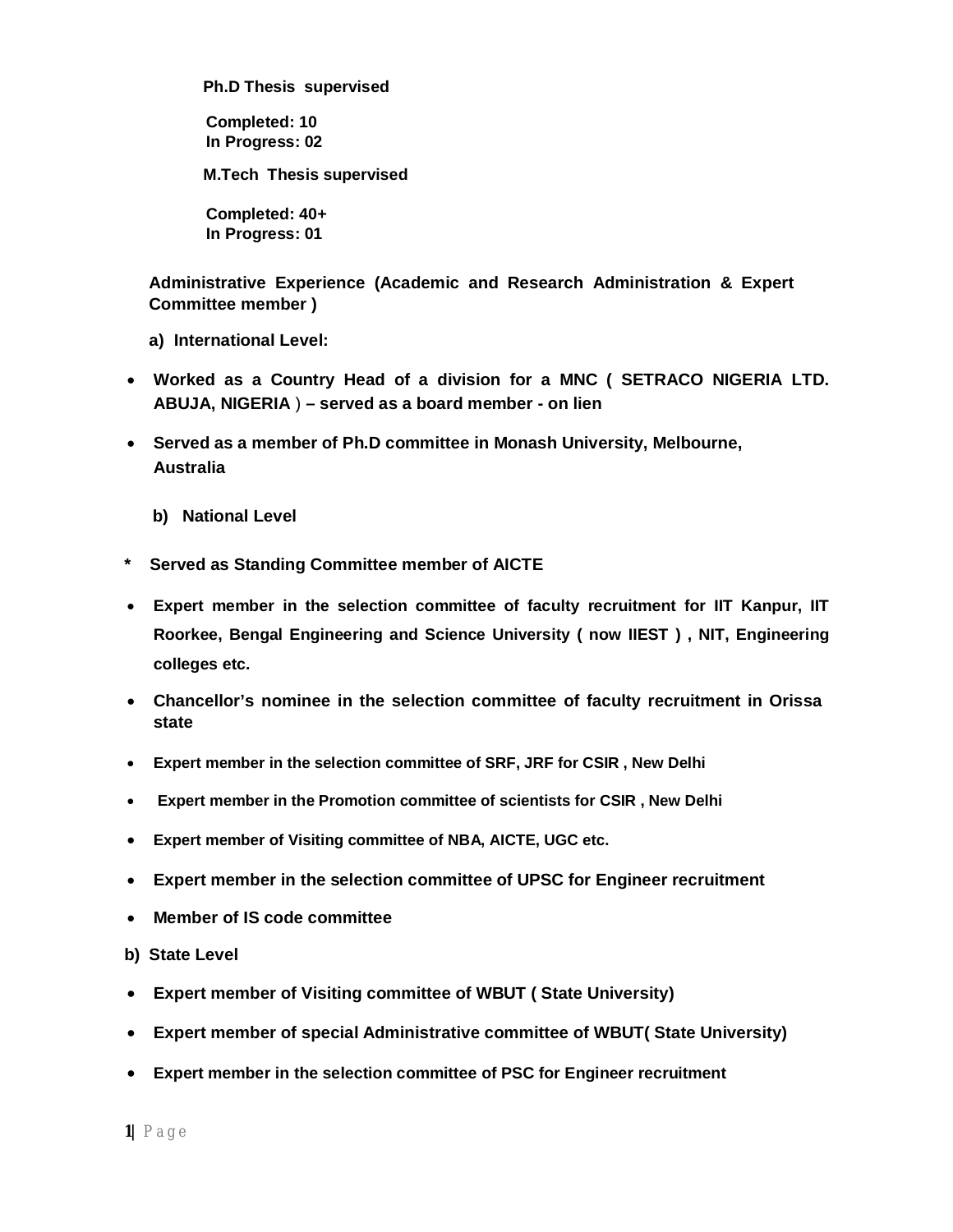- **Expert member of special committee for Higher Education Council , Govt. of West Bengal**
- **Expert member of committee of West Bengal Infrastructure Development Finance Corporation Ltd., Govt. of West Bengal**
- **Expert member in the selection committee of faculty recruitment for Engineering colleges.**
- **d) Jadavpur University Level**
- **Serving as Dean of Engineering & Technology**
- **Served as Head of Civil Engineering Department**
- **Serving as Member of Planning and Development committee**
- **Serving as Member of Tender committee**
- **Served as Member of a Special committee for fire safety**
- **Served as a Convener of PG syllabus and Curriculum committee of Engineering faculty.**
- **Serving as a Chairman of Routine committee**
- **Serving as a member of Doctoral committee for Engineering faculty**
- **Serving as a member of Faculty Council of Engineering & Technology**
- **Serving as a member of Executive Council of the University**
- **Serving as a member of Working Council**
- **Serving as a member of Travel Grant Committee**
- **Serving as a member of Equivalence committee**
- **Serving as Chairman – Disciplinary committee of Engineering Faculty**
- **Serving as Coordinator – TEQIP – World Bank Funded Project**
- **Serving as Chairman of Research Project committee**
- **Serving as Member of Faculty Selection committee**
- **Serving as Member of International collaboration committee**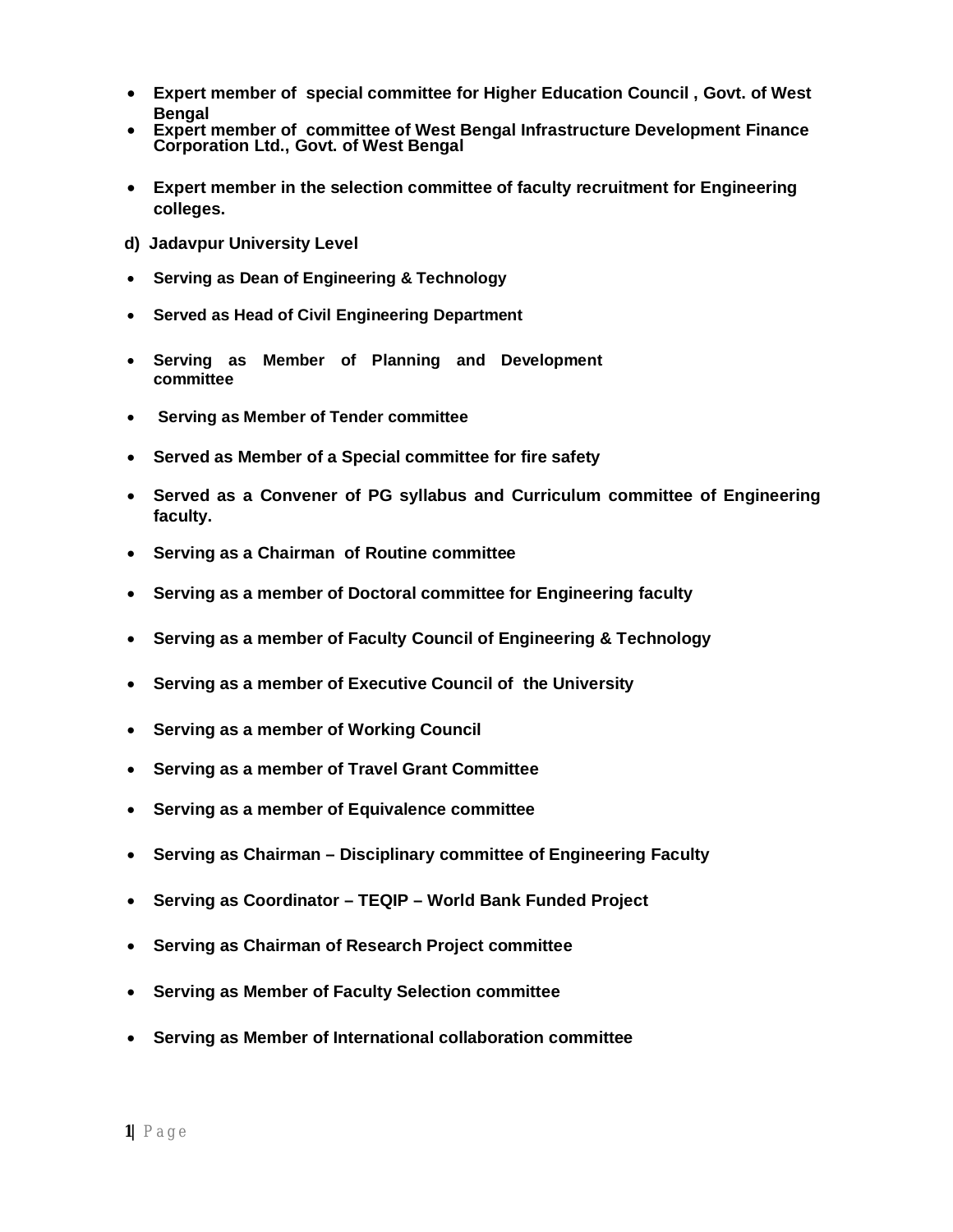**e) Department Level**

**Served as Head of Civil Engineering Department**

**Served as a member PG admission committee** 

**Convener and member of Special assistance programme** 

**Served as a Convener of UG & PG Syllabus and Curriculum committee** 

**Served as a Convener of Routine committee** 

**Served as a member of Departmental doctoral committee** 

**Served as a member of Teacher-Student committee** 

# **Research Projects Executed**

| <b>Title of the Project</b>                                               | Funding Agency/<br>Institute with<br>amount approved | Year of duration | Completed /<br>ongoing |
|---------------------------------------------------------------------------|------------------------------------------------------|------------------|------------------------|
| Strength and<br>ductility of Steel<br><b>Fibre Reinforced</b><br>Concrete | AICTE - 7.7 lakhs - PI                               | 3                | Completed              |
| Wind effect on<br>structures                                              | AICTE-9 lakhs - PI                                   | 3                | Completed              |
| Wind effect on<br>structures                                              | Innovative<br>programme-UGC<br>13 lakhs - Cl         | 3                | Completed              |
| Wind Tunnel studies<br>of structures                                      | SAP-Phase I-UGC-15<br>lakhs-Cl                       | 5                | Completed              |
| Dynamic behaviour<br>of structures                                        | SAP - Phase II - UGC-<br>20Lakhs-Cl                  | 5                | Completed              |
| Rheological<br>Properties of High<br>performance<br>concrete              | <b>DRS - I - UGC-</b><br>17.5 lakhs-Pl               | 5                | Ongoing                |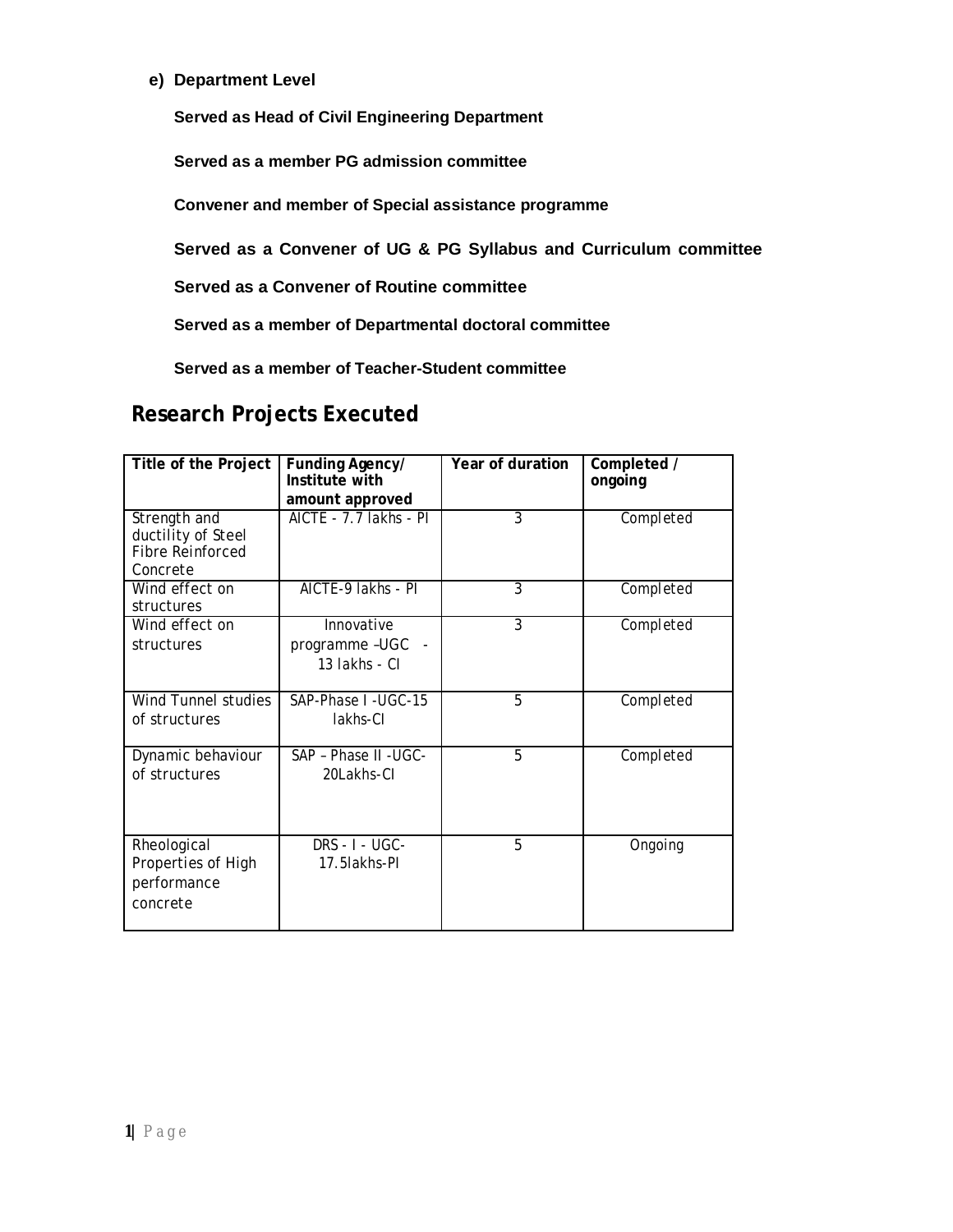## **List of Recent publications ( last 5 years )**

#### **In Peer reviewed international journals**

- 1. Workability and Setting Time of Alkali Activated Blast Furnace Slag Paste, **ASTM International Journal, Advances in Civil Engineering Materials**, 2013; 2(1), pp 1-17.
- *2.* "Effect of Na2O Content on Durability of Geopolymer Mortars in Sulphuric Acid"*,*  **International Journal of Chemical and Biomolecular Engineering,** Vol.2, No.1,2009, pp.20-25.
- 3. "Effect of Si/Al ratio on performance of fly ash geopolymers at elevated temperature," **Arabian Journal for Science and Engineering, Springer.**
- 4. "Durability of fly ash geopolymer mortars in nitric acid-Effect of Alkali (Na2O) content", **Journal of Civil Engineering and Management**, Taylor and Francis. Vol. 17, No.3, 2011, pp.393-399.
- 5. Effect of Na2O content on durability of geopolymer pastes in magnesium sulfate solution", **Canadian Journal of Civil Engineering**, Vol.39, 2012, pp. 1-10.
- 6. A 3D Computational Model of RC Beam Using Lower Order Elements with Enhanced Strain Approach in the Elastic Range.', **Computers, Materials & Continua ,** Aug'2008, Vol. 8, No. 1, pp 43-52
- 7. 'A 3D Hypoelastic Computational Model of Reinforced Concrete Structure.',  **Journal of structural Engineering, Icfai University,** Jan'2009, Vol. II, No. 1, pp 32-53.
- 8. Bond-slip effects on the behaviour of RC beam under monotonic loading –An Integrated 3D Computational Model using EAS Approach.'**, Computers, Materials & Continua ,** Dec'2009, Vol. 12, No. 1, pp 1-38.
- 9. Effect of Fineness on Engineering Properties of Alkali-activated GGBFS paste, **International Journal of Applied Engineering Research**, 2013; 8 (2), 131-146.
- 10.Effect of alkali content on strength and microstructure of GGBFS paste, **Global Journal of Researches in Engineering**, 2013; 13(1), pp. 11-19.
- 11. Effect of curing conditions on the compressive strength and microstructure of alkaliactivated GGBS paste, **International Journal of Engineering Science Invention**, 2013; 2(2), pp. 24-31.
- 12. Strength and Microstructure of Alkali-activated blast furnace slag paste**, International Journal of Pure & Applied Research in Engineering & Technology** , 2013
- **13.** Effect of Potassium Hydroxide on Compressive Strength and Workability of Ground Granulated Blast Furnace Slag paste, **Asian Journal of Chemistry** -2013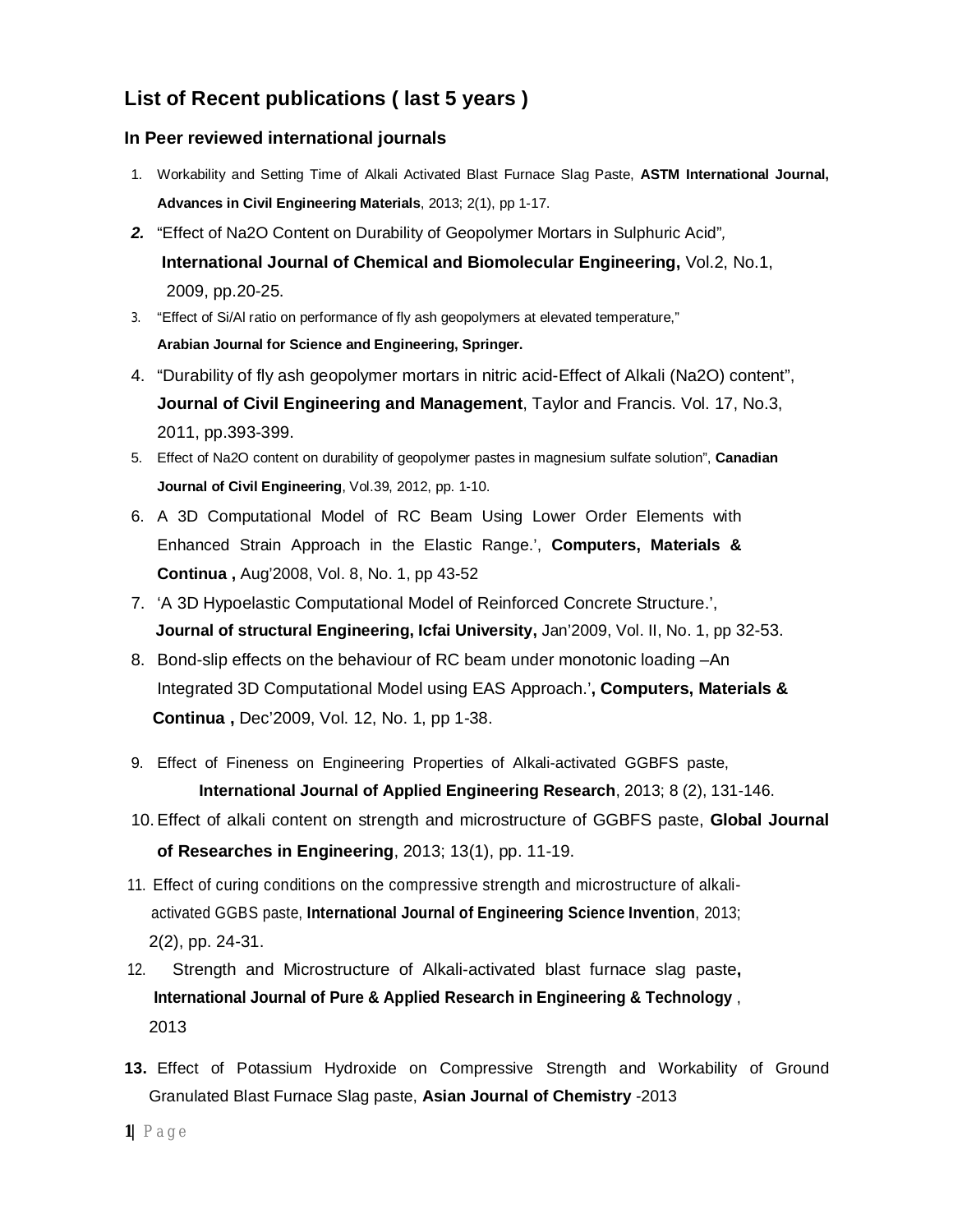- **14.**"Resistance of Fly ash Based Geopolymer Mortars in Sulfuric Acid"*,* **Journal of Engineering and Applied Sciences,** Vol.4, No.1, April 2009, pp.65-70.
- **15.** "Acid Resistance of Fly ash based Geopolymer mortars", **International Journal of Recent Trends in Engineering,** Vol. 1, No. 6, May 2009, pp.36-40.
- 16. "Porosity and Sorptivity on Performance of Fly Ash Based Geopolymer Mortars in Nitric Acid"**, International Journal of Applied Engineering Research**, Vol.4, No.11, 2009, pp.2085-2092.
- 17. "Effect of Water Absorption, Porosity and Sorptivity on Durability of Geopolymer Mortars", **Journal of Engineering and Applied Sciences**, Vol.4, No.7, 2009, pp.28-32.
- **18.** "Performance of Fly ash Based Geopolymer Mortars in Sulphate Solution"*,* **Journal**

 **of Engineering Science and Technology Review**, Vol.3,No.1, 2010, pp.36-40.

- 19. "Effect of Na2O content on performance of fly ash geopolymers at elevated temperature", **International Journal of Civil and Environmental Engineering**, Vol.3;1, 2011, pp. 34-40
- **20."**Effect of silica fume additions on porosity of fly ash geopolymers"*,* **Journal of Engineering and Applied Sciences, Vol.5, No.10, 2010, pp. 74-79.**
- **21.** "Effect of incorporating silica fume in fly ash geopolymer", **World Academy of Science, Engineering and Technology,** Vol. 60, 2011,

pp.243-246.

- 22. 'Direct compressive strength and elasticity modulus of recycled aggregate concrete' **International journal of Civil and Structural engineering**, Vol-2, No.1, 2011, pp-292-304
- 23. 'Recycled aggregate concrete exposed to elevated temperature' **International journal of engineering and applied science,** Vol-7, January 2012, No.1, pp-100 -107
- 24. ' Durability of geo polymer coated recycled aggregate concrete exposed to sulphuric acid' – **International journal of Applied engineering research**, Vol-7, No.1(2012), pp-91-103
- 25. "Performance of Fly ash Based Geopolymer Composites at Elevated Temperature",

#### **International Journal of Applied Engineering Research ,**

April 2009, Volume 4, Number 4, pp.583-593.

26. "Effect of Alkali Content on Direct Compressive Strength of Fly ash Based Geopolymer Composites", **International Journal of Civil Engineering**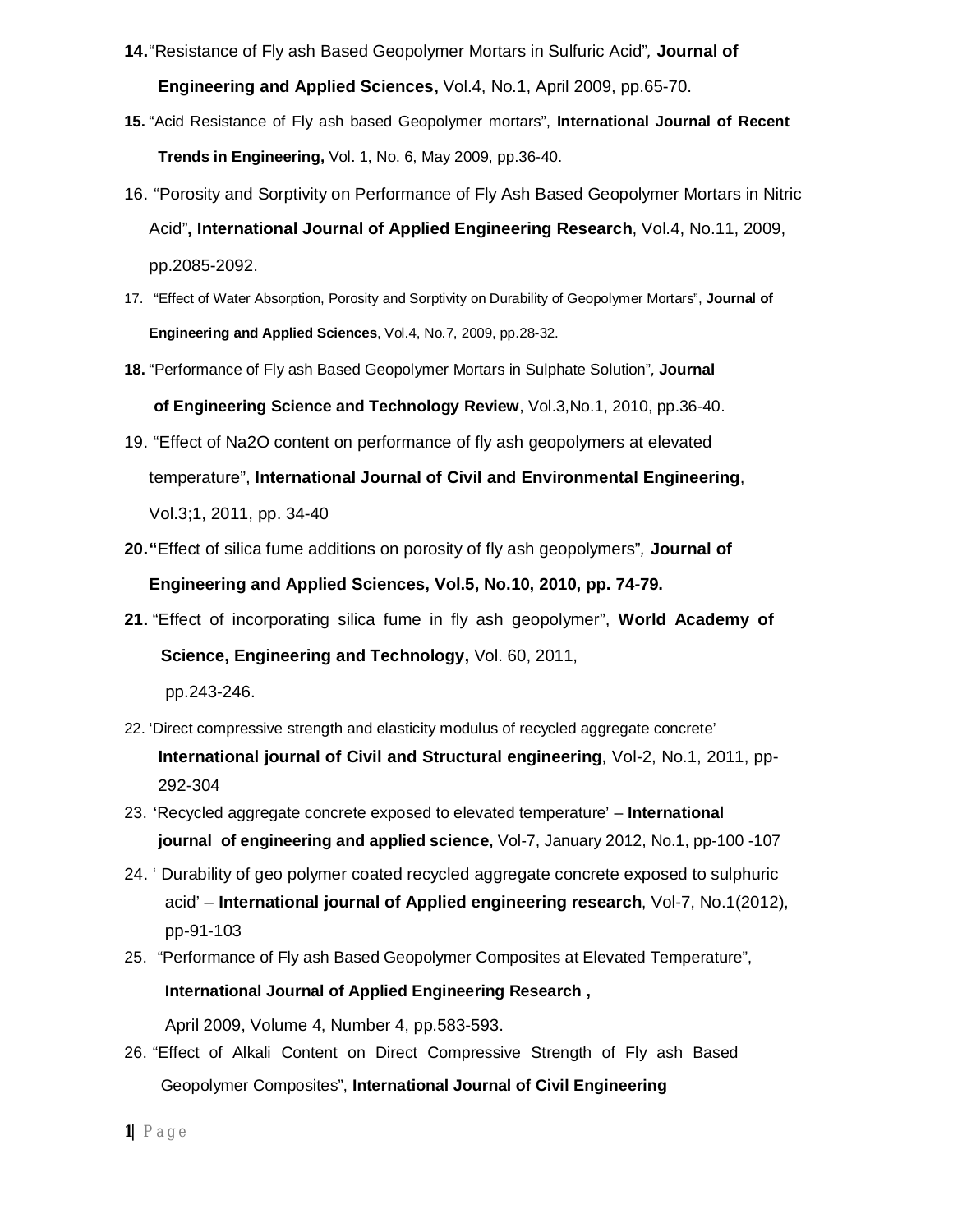- 27. "Effect of Mix Composition on Compressive Strength and Microstructure of Fly Ash Based Geopolymer Composites, **Journal of Engineering and Applied Sciences**
- 28. "Effect of Elevated Temperature on Residual Properties of Fly ash Based Geopolymer Composites**", International Journal of Emerging Technologies and Applications in Engineering, Technology and Sciences** , July 2009
- 29.Effect of silica fume additions on porosity of Fly ash geopolymers**, Journal Of Engineering And Applied Sciences,** Vol. 5, No. 10, October 2010.
- 30. Effect of Incorporating Silica Fume in Fly Ash Geopolymers **, World Academy of Science, Engineering and Technology,** 2011.
- 31. Evaluation of Geopolymer properties with temperature Imposed On Activator Prior Mixing With Fly Ash, **International Journal Of Civil And Structural Engineering** ,Vol 3, No 1, 2012
- 32. Comparative Study of Geopolymer Paste Prepared from Different Activators, **Recent Trends in Civil Engineering & Technology** Volume 2, Issue 3, Pages 1-10, December2012.
- 33. Effect of Lime Stone Dust on Geopolymerisation and Geopolymeric Structure, **International Journal of Emerging Technology and Advanced Engineering ,** Volume 2, Issue 11, November 2012.

#### **International conference publication ( Last 5 years )**

- **1.** 'A 3D Computational Model of RC Beam Using Lower Order Elements with Enhanced Strain Approach in the Elastic Range.', Presented in **International Conference on Computational & Experimental Engineering and Sciences (ICCES'08), Honolulu, Hawaii,** Presented on March 17-22, 2008, pp 113-113.
- **2.** 'On Performance of EAS based Lower Order Element in 3D Computational Modeling of RC Beam in the Elastic Range.' Proceedings of **International Conference on Advances in Concrete and Construction (ICACC-2008), Hyderabad, India,** Feb 7-9, 2008, pp 1084-1093.
- **3.** 'Implementation of 3D Constitutive model on RC Frame using EAS based Lower Order Element in the Elastic Range.' **International Conference on Computational & Experimental Engineering and Sciences (ICCES'09), 8-13 April 2009: Phuket, Thailand** & ICCES online Vol. 9, No. 3, pp 143-149.
- **4.** 'Effect of fly ash on recycled aggregate Concrete' Proceedings of **second international conference on – ' Fly ash disposal and utilization' at New Delhi,** organised by Central Board of Irrigation and Power, February -2000, Vol-2, pp 1-12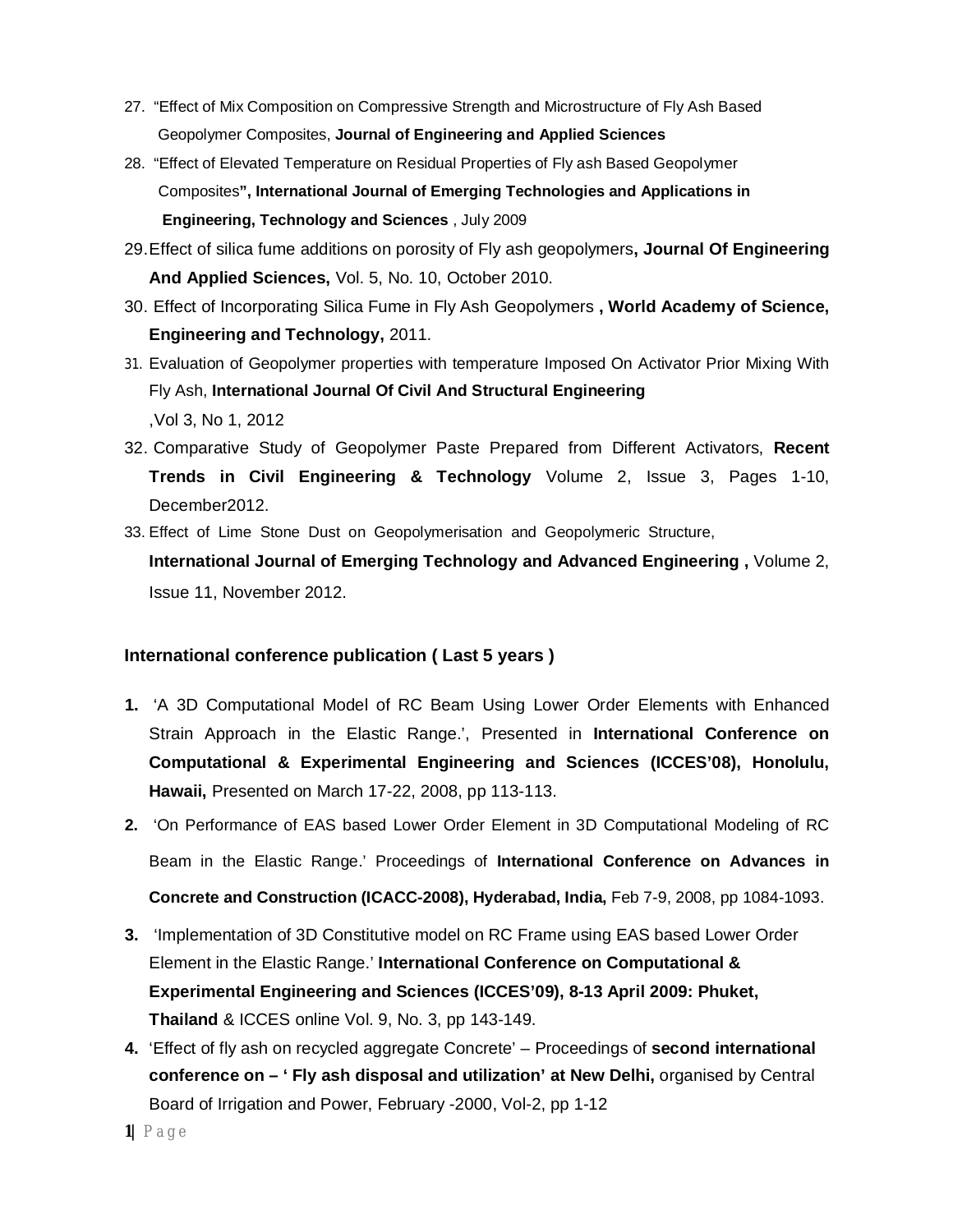- **5.** 'Durability of recycled aggregate concrete' **–** Proceedings of **7 th NCB International seminar on cement and building materials, 21<sup>st</sup> to 24<sup>th</sup> November- 2000, pp IX B-73**
- **6.** "Fly ash based Geopolymer composite", Proceedings of **10th NCB International Seminar**, 27- 30 Nov. 2007, New Delhi, India, vol.3, pp.443-452.
- **7**." Strength and workability of high performance Geopolymer composites", Proceedings of the

**First International Conference on Emerging Technologies and Applications in Engineering, Technology and Science(ICETAETS-2008),** 13-14 January 2008, Rajkot, India, 51-56.

8. "Effect of synthesis parameters on compressive strength of fly ash based Geopolymer

composites", Proceedings **of International Conference on Sustainable concrete** 

 **constructions, Feb.2008, Ratnagiri, India**, pp.117-123.

9. "Behavior of Fly ash Based Geopolymer Composites at Elevated Temperatures", Proceedings of

 **4 th International Conference on 'Innovative World of Concrete'08, 11-14 December 2008, New Delhi, India.**

**10.** "Strength and Sorptivity of Fly ah Based Geopolymer Composites", proceedings of  **International conference on Innovative World of Structural Engineering, ICIWSE 2010, September 17-19, 2010, Aurangabad, India.**

#### **National conference publication ( Last 5 years )**

- **1.** "Geopolymer Composites A Sustainable Infrastructure Materials for 21st Century", Proceedings of **National Conference on "Emerging Technology and Developments in Civil Engineering", 22-23 March 2007, Government College of Engineering, Amravati, M.S**., pp.82-90.
- **2.** "Direct Compressive Strength of High Performance Geopolymer Composites", Proceedings of National Conference on **"Emerging Trends in Engineering and Technology (NC(ET)2-07)", 5th May 2007, Saintgits College of Engineering, Kottayam, Kerla-686532**, pp.11-15.
- **3.** "Effect of Mix Composition on Strength and Workability of Geopolymer composites", Proceedings of **National Conference under TEQIP on "Advances in Construction Materials and Equipments"***,* **January 2008, Government College of Engineering, Jabalpur, M.P**., pp. 74-81
- **4.** "Development of New Construction Material by Alkali Activation of Fly ash", Proceedings of **All India Seminar on "Emerging Trends in Civil Engineering Materials", 5-6th December 2008, at Institution of Engineers., Kolkata, India**, pp.68-74.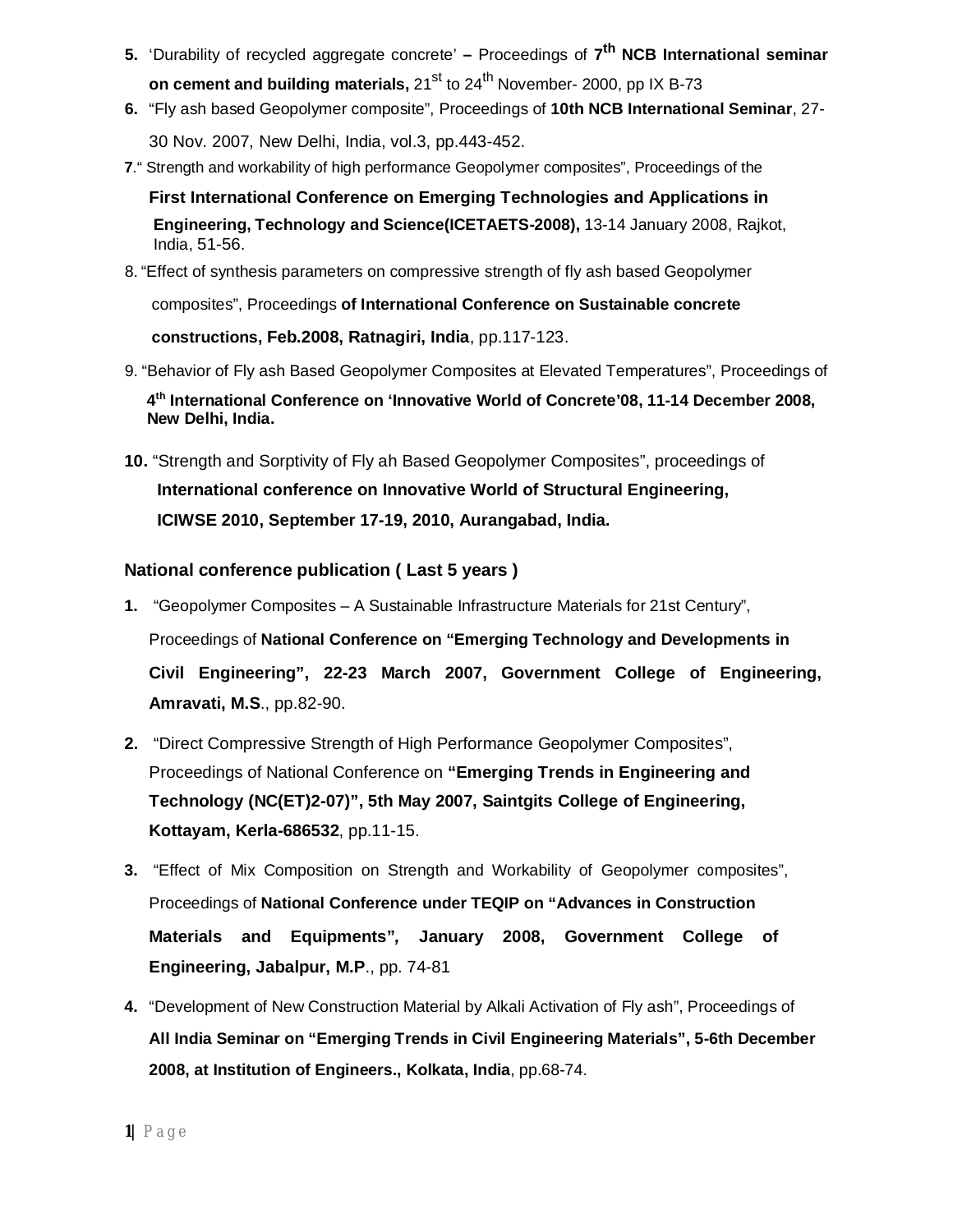- **5.** "Development of New Construction Material by Alkali Activation of Fly ash", Proceedings of All India Seminar on "**Emerging Trends in Civil Engineering Materials", 5-6th December 2008, at Institution of Engineers., Kolkata, India**, pp.68-74.
- **6.** "Durability of Fly ash Based Geopolymer Mortars in Sulfuric Acid", Proceedings of **All India Seminar on "Emerging Trends in Civil Engineering Materials", 5-6th December 2008, Institution of Engineers, Kolkata, India,** pp.75-80.
- **7.** "Resistance of Fly ash based mortars in Nitric acid", Proceedings of National Conference on **"Recent Innovations in Technology***"***, NCRIT 2009, 26-28 March 2009, Rajiv Gandhi Institute of Technology, Kottayam, India,** pp.420-423.
- **8.** "Strength and Sorptivity of Fly ah Based Geopolymer Composites", proceedings of  **International conference on Innovative World of Structural Engineering, ICIWSE 2010,** September 17-19, 2010, Aurangabad, India.
- **9.** "Porosity and Sorptivity of Fly ash Based Geopolymer Composites", Proceedings of **National Conference on Advanced Materials and Structures, AMAS 2011, February 3- 4, Pondicherry Engineering College, Puducherry**
- **10.** Durability study of geopolymer paste blended with blast furnace Slag, **International On Global Trends In Engineering And Management, Nagpur, ICJTM** 22 <sup>nd</sup> March, 2013

#### **Few old papers**

- 1. "**Deterioration of concrete structure under marine Environment and their inspection and repair**" –proceedings of the seminar on "Durability of Concrete" organized by the Institution of Engineers (India) on July 7-8, 1988.
- 2. "**Some repair techniques for pre-stressed concrete towers of offshore gravity structures**"- proceedings of the seminar on "Maintenance of Civil engineering Structures and Systems" organized by the Institution of Engineers (India) October 15-16, 1988
- 3. "**Bamboo Reinforced Concrete**" proceedings of the seminar on "Alternate Technology" Organised by World Federation of Engineering Organisation on 23 December, 1988
- 4. "**Ferro cement Technology – A critical evaluation**" proceedings of the seminar on "Alternate Technology" organized by Federation of Engineering Institutions of South and Central Asia and the Institution of Engineers (India), 24 December ,1988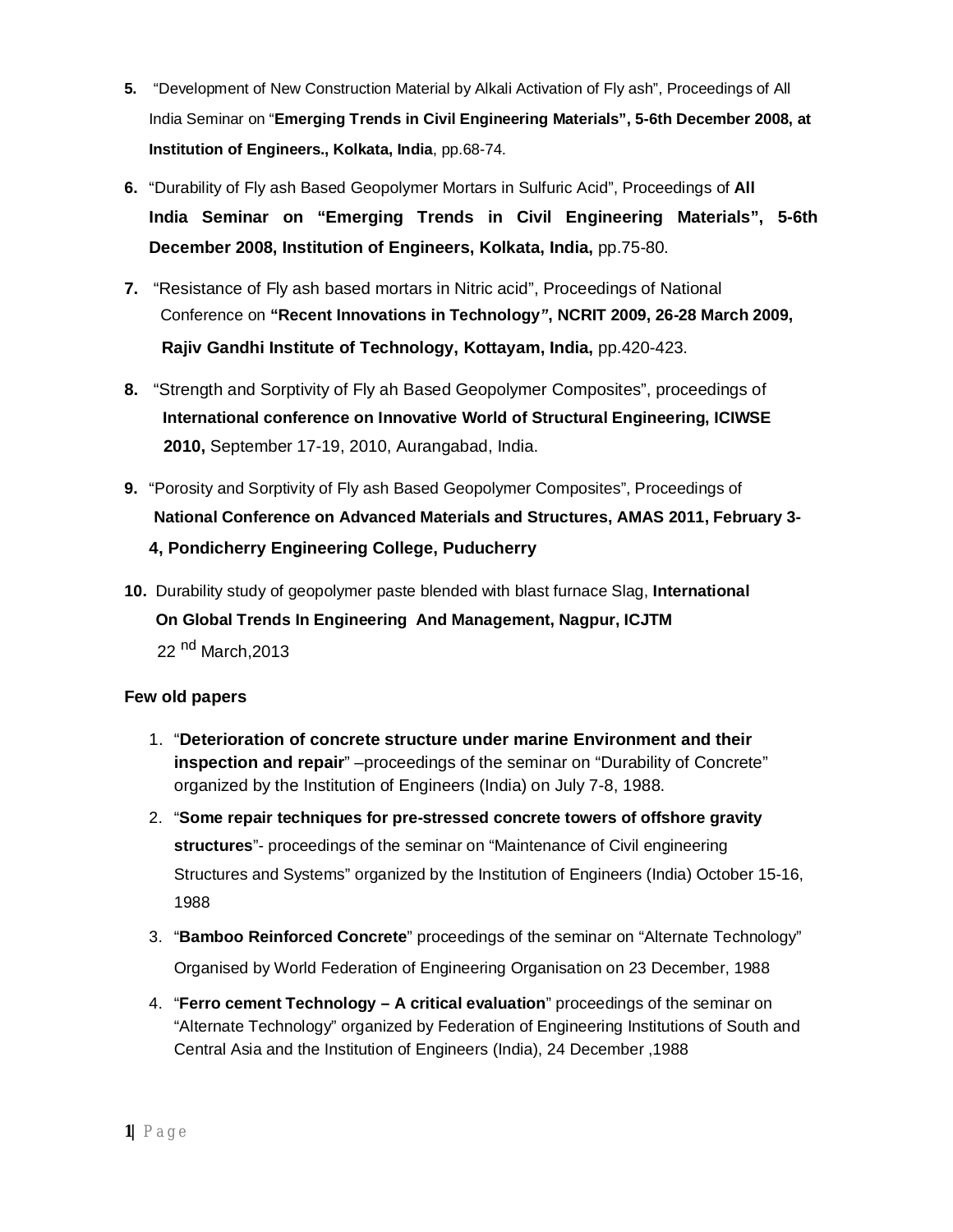- 5. "**Some chemical tests on hardened concrete and their reliability**"- proceedings of the national seminar on "Quality Assurance in Concrete Construction" at Calcutta (ICI Convention) 30 June –1 July, 1989 pp 1-13 Vol-2
- 6. "**Ultimate analysis of reinforced concrete slab –beam systems- A. New approach**" proceeding of the international conference on " Concrete and Structures" at Malaysia on 3-4 October, 1989
- 7. "**A critical review on some major aspects of two way reinforced concrete slabs**" proceeding of the international conference on " Concrete and Structures" at Malaysia on 3-4 October, 1989
- 8. "**Ultimate analysis of reinforced concrete interior slab panel**s" proceedings of national seminar on "Concrete Design and concrete Practices" at Allahabad on 21- 23 December,1988
- 9. "**A study of the ductility of steel fiber reinforced concrete**" proceedings of the International Symposium on "Innovative World of Concrete (IWC-98)" at Calcutta on 16-19 November ,1998
- 10."**Membrane action in reinforced concrete slab beam system**" proceedings of International seminar on Civil Engineering Practices in twenty first century, India 1996, pp 208-220

## **List of Books**

- **1. High Temperature Resistant Fly ash Based Geopolymer Composites: Physical and Mechanical behavior**  LAP LUMBERT PUBLISHING HOUSE , Germany
- **2. Steel Fibre Reinforced Concrete Under Elevated Temperature: Strength and ductility assessment** LAP LUMBERT PUBLISHING HOUSE , Germany
- **3. Fly ash Based Geopolymer Composites: Manufacturing and Engineering Properties** LAP LUMBERT PUBLISHING HOUSE , Germany
- **4. A 3D Hypoelastic Model of RC Structure Using Lower Order EAS Elements: Lower order solid elements, Finite element approach, Three-dimensional, Enhanced assumed strain**  LAP LUMBERT PUBLISHING HOUSE , Germany
- 5. **Strength and Durability of Fly Ash Geopolymers: Resistance to acids**  – LAP PUBLISHING HOUSE - GERMANY
- **6. Fiber Reinforced Self Compacting Concrete: Rheology and Compatibility of Ingredients**

CDC LUMBERT PUBLISHING HOUSE , Germany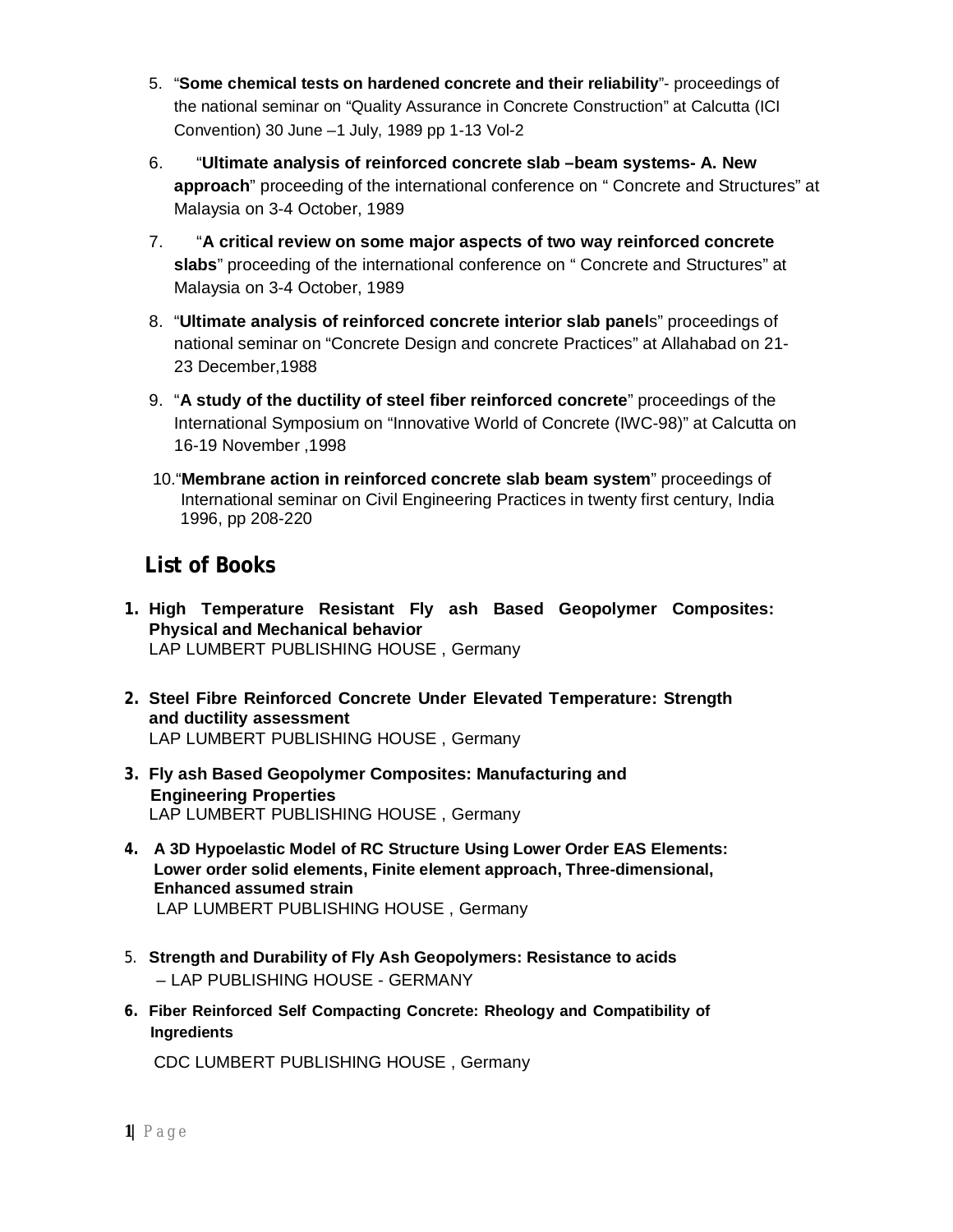## **Annex III**

### **Professional Membership**

- **MIStructE , C.Eng. – Member of THE INSTITUTION OF STRUCTURAL ENGINEERS – UK Chartered Structural Engineer**
- **MIE - Member of THE INSTITUTION OF STRUCTURAL ENGINEERS – INDIA**

### **Annex IV**

### **Consultancy / Direct Industrial experience**

**Worked as a Country Head of a division for a MNC ( SETRACO NIGERIA LTD. ABUJA, NIGERIA** ) **– on lien**

**Served as a consultant to a number of prestigious projects at National level for NBCC, HSCL, LLOYDS INSULATION, SIKIM GOVT. PWD, NAA , L&T, Airport authority and some more. Number of noteworthy consultancy jobs completed – More than 80 since 1985**

**List of Recent Consultancy works** 

- **1. Design of Cricket stadium at Guwahati BCCI –Assam Project**
- **2. Re-construction and Structural Strengthening of Industrial structures suffered heavy damage due to earthquake at Kandla Special Economic Zone, Gandhidham, Gujarat NBCC Project**
- **3. Design of a Umbrala type canopy structure (17m cantilever on either side on six columns) at Patna airport Airports Authority of India, Kolkata NAAI Project**
- **4. Design of a Car Parking Cum Shopping Complex at Balwakhani, Gangtok, Sikkim NBCC Project**
- **5. Repair and Rehabilitation of damaged RCC framed Assembly buildings due to earthquake at Gangtok Govt. of Sikim Project**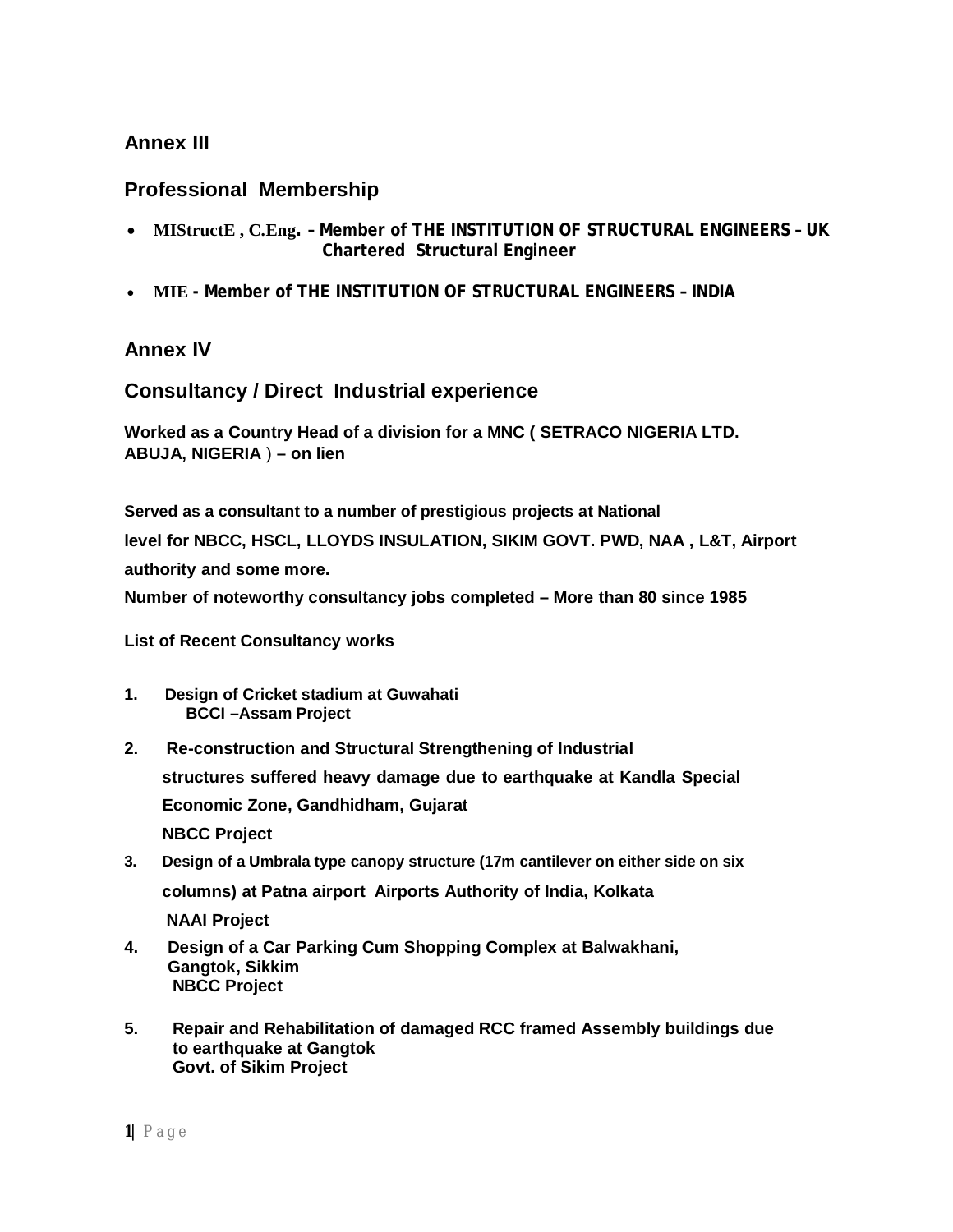- **6. Investigation of the failure of Box Prestressed bridge girder United Insurance company National Highway Authority of India Project**
- **7. Multistoried Building Project at New Town, Rajarhut, Kolkata 14 no. 15 storied buildings with a shopping complex.**

**NBCC Project** 

- **8. Hill top 52m tall Budda statue Project, Namchi, Sikim Govt. of Sikim Project**
- **9. West Bank Hospital Project , Andul Road, Howrah, West Bengal**
- **10. Repair and Rehabilitation of damaged Masonry buildings and RCC Water tanks at Riffle factory ( Ordnance factory, Govt. of India), Ishapore, West Bengal.**
- **11. Expert opinion on Technical problem in Prestressed Concrete Girder no. A1-**

**P1- RHS of Grade separator no. 1 in connection with the job of** 

**' Widening to 4 lanes and rehabilitation of existing two lane carriageway of** 

**Palliconda to Ranipet ( NH 46 ) & Proposed Walajahpet Bypass : Package 5** 

**– KR-3 ( Km 00.00 to 144.20 & 7.5km.)** 

**ITD Cementation India Limited** 

- **12. Repair and Rehabilitation of damaged RCC framed buildings-Youth hostels at Digha for PWD, Govt. of West Bengal.**
- **13. Expert opinion on technical problem in Bridge construction along NH-31 near Purnea ( Bridge at 438/1, SpanP1-P2 , I-Section PSC girder, EW-12/BR, Chainage 419Km. to 447Km., Kishhangunj/Dalkhola) Skanska Cementation India Ltd.**
- **14.Repair and Rehabilitation of damaged RCC framed buildings Officer's mess at Fort Williams at Kolkata MES, Govt. of India .**
- **15. Investigation and Expert opinion on the stability of a tilted building at Lake garden, Kolkata**
	- **For Executive Engineer, Housing department, Govt. of West Bengal.**
- **16. Repair and Rehabilitation of damaged RCC framed buildings Administrative building at Suri**

**For PWD, Govt. of West Bengal**